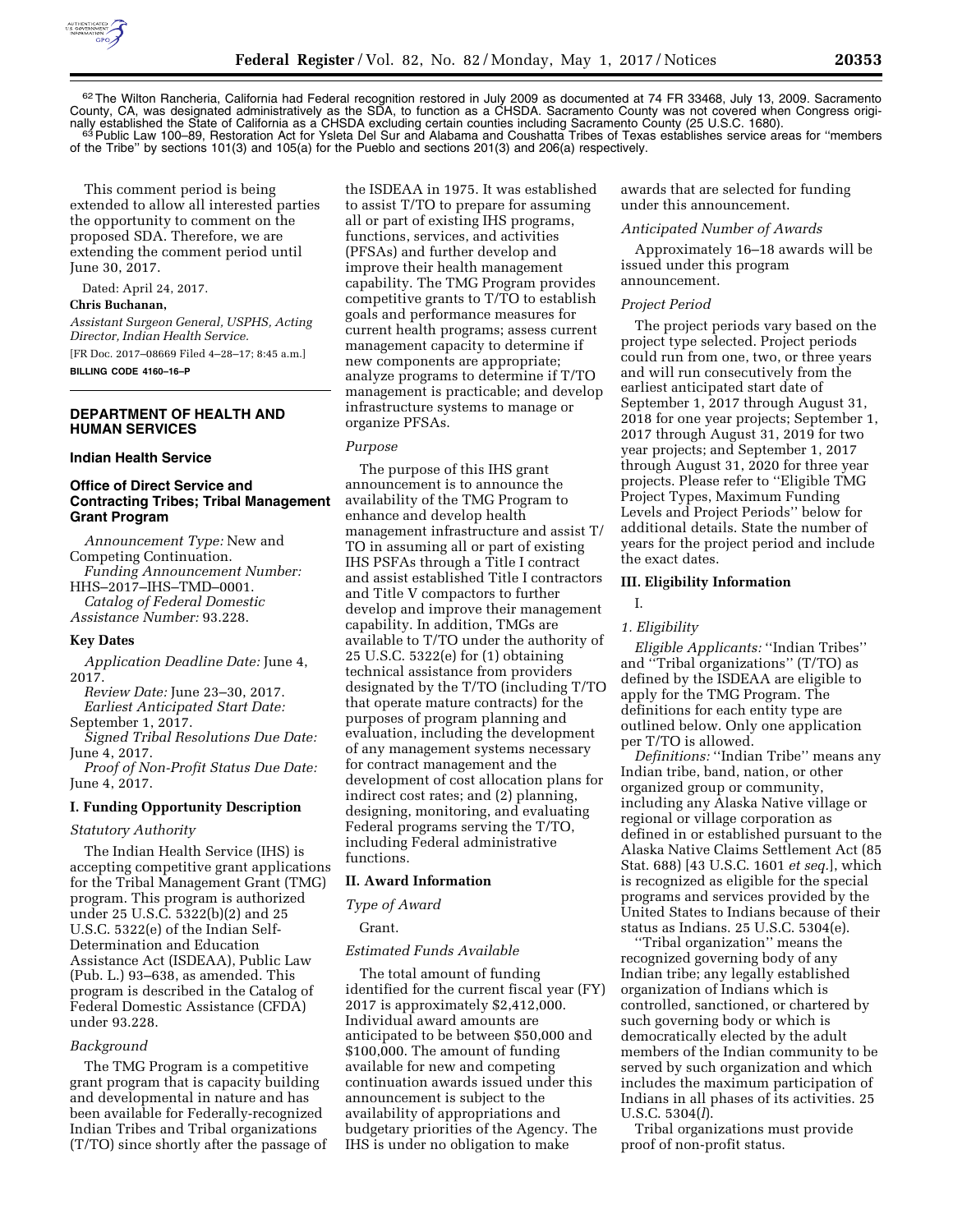*Eligible TMG Project Types, Maximum Funding Levels and Project Periods:* The TMG Program consists of four project types: (1) Feasibility study; (2) planning; (3) evaluation study; and (4) health management structure. Applicants may submit applications for one project type only. Applicants must state the project type selected. Applications that address more than one project type will be considered ineligible. The maximum funding levels noted include both direct and indirect costs. Applicant budgets may not exceed the maximum funding level or project period identified for a project type. Applicants whose budget or project period exceed the maximum funding level or project period will be deemed ineligible and will not be reviewed. Please refer to Section IV.5, ''Funding Restrictions'' for further information regarding ineligible project activities.

1. FEASIBILITY STUDY (Maximum funding/project period: \$70,000/12 months)

The Feasibility Study must include a study of a specific IHS program or segment of a program to determine if Tribal management of the program is possible. The study shall present the planned approach, training, and resources required to assume Tribal management of the program. The study must include the following four components:

• Health needs and health care services assessments that identify existing health care services and delivery systems, program divisibility issues, health status indicators, unmet needs, volume projections, and demand analysis.

• Management analysis of existing management structures, proposed management structures, implementation plans and requirements, and personnel staffing requirements and recruitment barriers.

• Financial analysis of historical trends data, financial projections and new resource requirements for program management costs and analysis of potential revenues from Federal/non-Federal sources.

• Decision statement/report that incorporates findings, conclusions and recommendations; the presentation of the study and recommendations to the Tribal governing body for determination regarding whether Tribal assumption of program(s) is desirable or warranted.

2. PLANNING (Maximum funding/ project period: \$50,000/12 months)

Planning projects entail a collection of data to establish goals and performance measures for the operation of current health programs or anticipated PFSAs

under a Title I contract. Planning projects will specify the design of health programs and the management systems (including appropriate policies and procedures) to accomplish the health priorities of the T/TO. For example, planning projects could include the development of a Tribal Specific Health Plan or a Strategic Health Plan, etc. Please note that updated Healthy People information and Healthy People 2020 objectives are available in electronic format at the following Web site: *[http://](http://www.health.gov/healthypeople/publications)  [www.health.gov/healthypeople/](http://www.health.gov/healthypeople/publications)  [publications.](http://www.health.gov/healthypeople/publications)* The Public Health Service (PHS) encourages applicants submitting strategic health plans to address specific objectives of Healthy People 2020.

3. EVALUATION STUDY (Maximum funding/project period: \$50,000/12 months)

The Evaluation Study must include a systematic collection, analysis, and interpretation of data for the purpose of determining the value of a program. The extent of the evaluation study could relate to the goals and objectives, policies and procedures, or programs regarding targeted groups. The evaluation study could also be used to determine the effectiveness and efficiency of a Tribal program operation (*i.e.,* direct services, financial management, personnel, data collection and analysis, third-party billing, etc.), as well as to determine the appropriateness of new components of a Tribal program operation that will assist Tribal efforts to improve their health care delivery systems.

4. HEALTH MANAGEMENT STRUCTURE (Average funding/project period: \$100,000/12 months; maximum funding/project period: \$300,000/36 months)

The first year maximum funding level is limited to \$150,000 for multi-year projects. The Health Management Structure component allows for implementation of systems to manage or organize PFSAs. Management structures include health department organizations, health boards, and financial management systems, including systems for accounting, personnel, third-party billing, medical records, management information systems, etc. This includes the design, improvement, and correction of management systems that address weaknesses identified through quality control measures, internal control reviews, and audit report findings under required financial audits and ISDEAA requirements.

For the minimum standards for the management systems used by Indian T/ TO when carrying out selfdetermination contracts, please see 25

CFR part 900, Contracts Under the Indian Self-Determination and Education Assistance Act, Subpart F— ''Standards for Tribal or Tribal Organization Management Systems,'' §§ 900.35–900.60. For operational provisions applicable to carrying out self-governance compacts, please see 42 CFR part 137, Tribal Self-Governance, Subpart I,—''Operational Provisions'' §§ 137.160–137.220.

Please see Section IV ''Application and Submission Information'' for information on how to obtain a copy of the TMG application package.

To be eligible for this ''New/ Competing, Continuation Announcement,'' an applicant must be one of the following as defined by 25 U.S.C. 5304:

i. An Indian Tribe, as defined by 25 U.S.C. 5304(e); or

ii. A Tribal organization, as defined by 25 U.S.C. 5304(*l*).

**Note:** Please refer to Section IV.2 (Application and Submission Information/ Subsection 2, Content and Form of Application Submission) for additional proof of applicant status documents required such as Tribal resolutions, proof of non-profit status, etc.

### *2. Cost Sharing or Matching*

The IHS does not require matching funds or cost sharing for grants or cooperative agreements.

### *3. Other Requirements*

If application budgets exceed the highest dollar amount outlined under the ''Estimated Funds Available'' section within this funding announcement, the application will be considered ineligible and will not be reviewed for further consideration. If deemed ineligible, IHS will not return the application. The applicant will be notified by email by the Division of Grants Management (DGM) of this decision.

The following documentation is required.

#### *Tribal Resolution*

A. An Indian Tribe or Tribal organization that is proposing a project affecting another Indian Tribe must include *resolutions from all affected Tribes to be served.* Applications by Tribal organizations will not require a specific Tribal resolution if the current Tribal resolution(s) under which they operate would encompass the proposed grant activities.

An official signed Tribal resolution must be received by the DGM prior to a Notice of Award being issued to any applicant selected for funding. However, if an official signed Tribal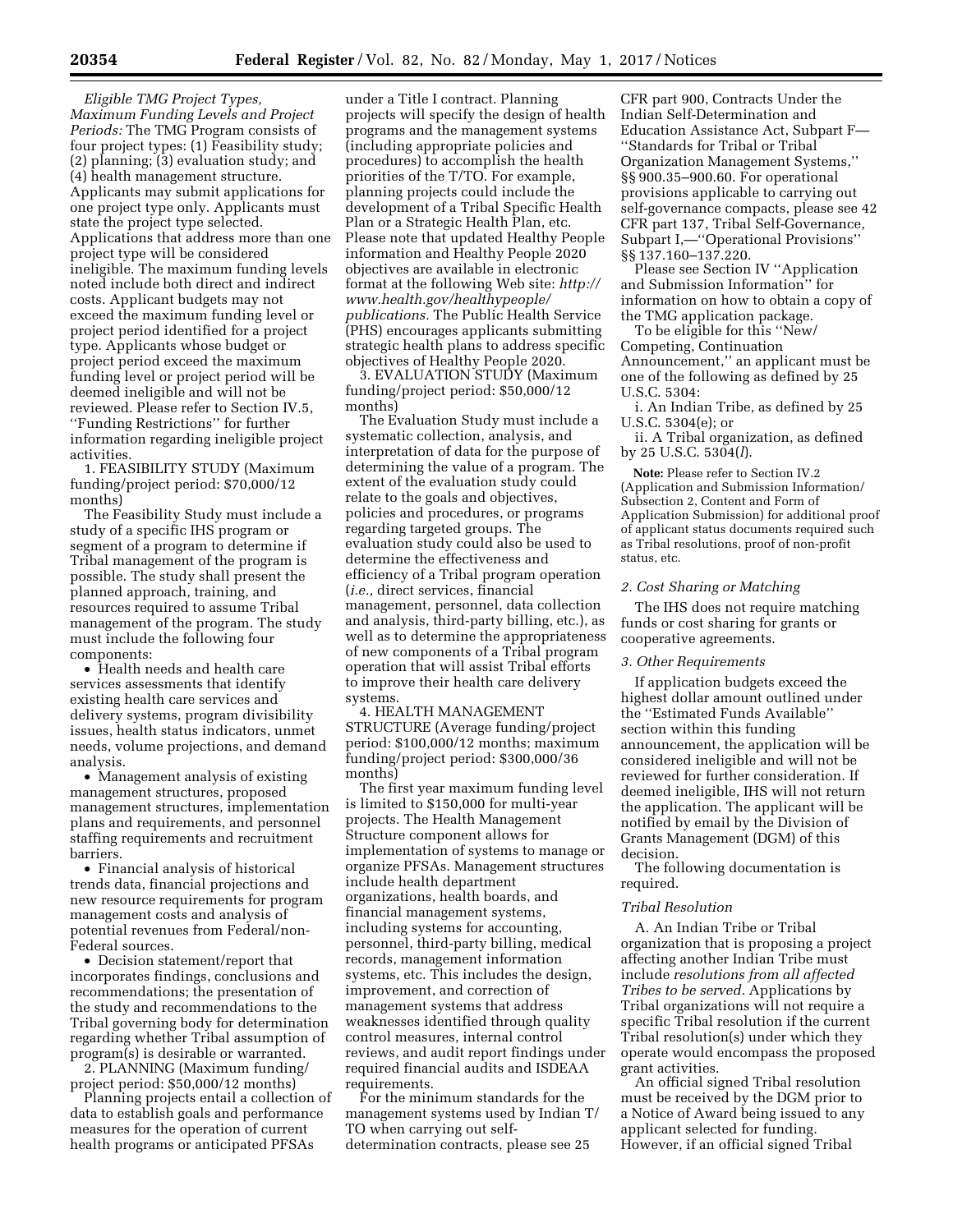resolution cannot be submitted with the electronic application submission prior to the official application deadline date, a draft Tribal resolutions must be submitted by the deadline in order for the application to be considered complete and eligible for review. The draft Tribal resolution is not in lieu of the required signed resolution, but is acceptable until a signed resolution is received. If an official signed Tribal resolution is not received by DGM when funding decisions are made, then a Notice of Award will not be issued to that applicant and they will not receive any IHS funds until such time as they have submitted a signed resolution to the Grants Management Specialist listed in this Funding Announcement.

B. Tribal organizations applying for technical assistance and/or training grants must submit documentation that the Tribal organization is applying upon the request of the Indian Tribe/Tribes it intends to serve.

C. Documentation for Priority I participation requires a copy of the **Federal Register** notice or letter from the Bureau of Indian Affairs verifying establishment of Federally-recognized Tribal status within the last five years. The date on the documentation must reflect that Federal recognition was received during or after March 2012.

D. Documentation for Priority II participation requires a copy of the most current transmittal letter and Attachment A from the Department of Health and Human Services (HHS), Office of Inspector General (OIG), National External Audit Review Center (NEAR). See ''FUNDING PRIORITIES'' below for more information. If an applicant is unable to locate a copy of the most recent transmittal letter or needs assistance with audit issues, information or technical assistance may be obtained by contacting the IHS, Office of Finance and Accounting, Division of Audit at (301) 443–1270, or the NEAR help line at (800) 732–0679 or (816) 426–7720. Federally-recognized Indian Tribes or Tribal organizations not subject to Single Audit Act requirements must provide a financial statement identifying the Federal dollars in the footnotes. The financial statement must also identify specific weaknesses/ recommendations that will be addressed in the TMG proposal and that are related to 25 CFR part 900, subpart F— ''Standards for Tribal and Tribal Organization Management Systems.''

E. Documentation of Consortium participation—If an Indian Tribe submitting an application is a member of an eligible intertribal consortium, the Tribe must:

—Identify the consortium.

- —Indicate if the consortium intends to submit a TMG application.
- —Demonstrate that the Tribe's application does not duplicate or overlap any objectives of the consortium's application.
- —Identify all consortium member Tribes.
- —Identify if any of the member Tribes intend to submit a TMG application of their own.
- —Demonstrate that the consortium's application does not duplicate or overlap any objectives of the other consortium members who may be submitting their own TMG application.

*Funding Priorities:* The IHS has established the following funding priorities for TMG awards:

• PRIORITY I—Any Indian Tribe that has received Federal recognition (including restored, funded, or unfunded) within the past five years, specifically received during or after March 2012, will be considered Priority I.

• PRIORITY II—Federally-recognized Indian Tribes or Tribal organizations submitting a competing continuation application or a new application for the sole purpose of addressing audit material weaknesses will be considered Priority II.

Priority II participation is only applicable to the Health Management Structure project type. For more information, see ''Eligible TMG Project Types, Maximum Funding Levels and Project Periods'' in Section II.

• PRIORITY III—Eligible Direct Service and Title I Federally-recognized Indian Tribes or Tribal organizations submitting a competing continuation application or a new application will be considered Priority III.

• PRIORITY IV—Eligible Title V Self Governance Federally-recognized Indian Tribes or Tribal organizations submitting a competing continuation or a new application will be considered Priority IV.

The funding of approved Priority I applicants will occur before the funding of approved Priority II applicants. Priority II applicants will be funded before approved Priority III applicants. Priority III applicants will be funded before Priority IV applicants. Funds will be distributed until depleted.

*The following definitions are applicable to the PRIORITY II category:* 

Audit finding means deficiencies which the auditor is required by 45 CFR 75.516, to report in the schedule of findings and questioned costs.

Material weakness—''Statements on Auditing Standards 115'' defines

material weakness as a deficiency, or combination of deficiencies, in internal control, such that there is a reasonable possibility that a material misstatement of the entity's financial statements will not be prevented, or detected and corrected on a timely basis.

Significant deficiency—Statements on Auditing Standards 115 defines significant deficiency as a deficiency, or a combination of deficiencies, in internal control that is less severe than a material weakness, yet important enough to merit attention by those charged with governance.

The audit findings are identified in Attachment A of the transmittal letter received from the HHS/OIG/NEAR. Please identify the material weaknesses to be addressed by underlining the item(s) listed on the Attachment A.

Federally-recognized Indian Tribes or Tribal organizations not subject to Single Audit Act requirements must provide a financial statement identifying the Federal dollars received in the footnotes. The financial statement should also identify specific weaknesses/recommendations that will be addressed in the TMG proposal and that are related to 25 CFR part 900, subpart F—''Standards for Tribal and Tribal Organization Management Systems.''

## *Proof of Non-Profit Status*

Organizations claiming non-profit status must submit proof. A copy of the 501(c)(3) Certificate must be received with the application submission by the Application Deadline Date listed under the Key Dates section on page one of this announcement.

An applicant submitting any of the above additional documentation after the initial application submission due date is required to ensure the information was received by the IHS DGM by obtaining documentation confirming delivery (*i.e.,* FedEx tracking, postal return receipt, etc.).

## **IV. Application and Submission Information**

### *1. Obtaining Application Materials*

The application package and detailed instructions for this announcement can be found at *<http://www.Grants.gov>*or *<https://www.ihs.gov/dgm/funding/>*.

Questions regarding the electronic application process may be directed to Mr. Paul Gettys at (301) 443–2114 or (301) 443–5204.

# *2. Content and Form Application Submission*

The applicant must include the project narrative as an attachment to the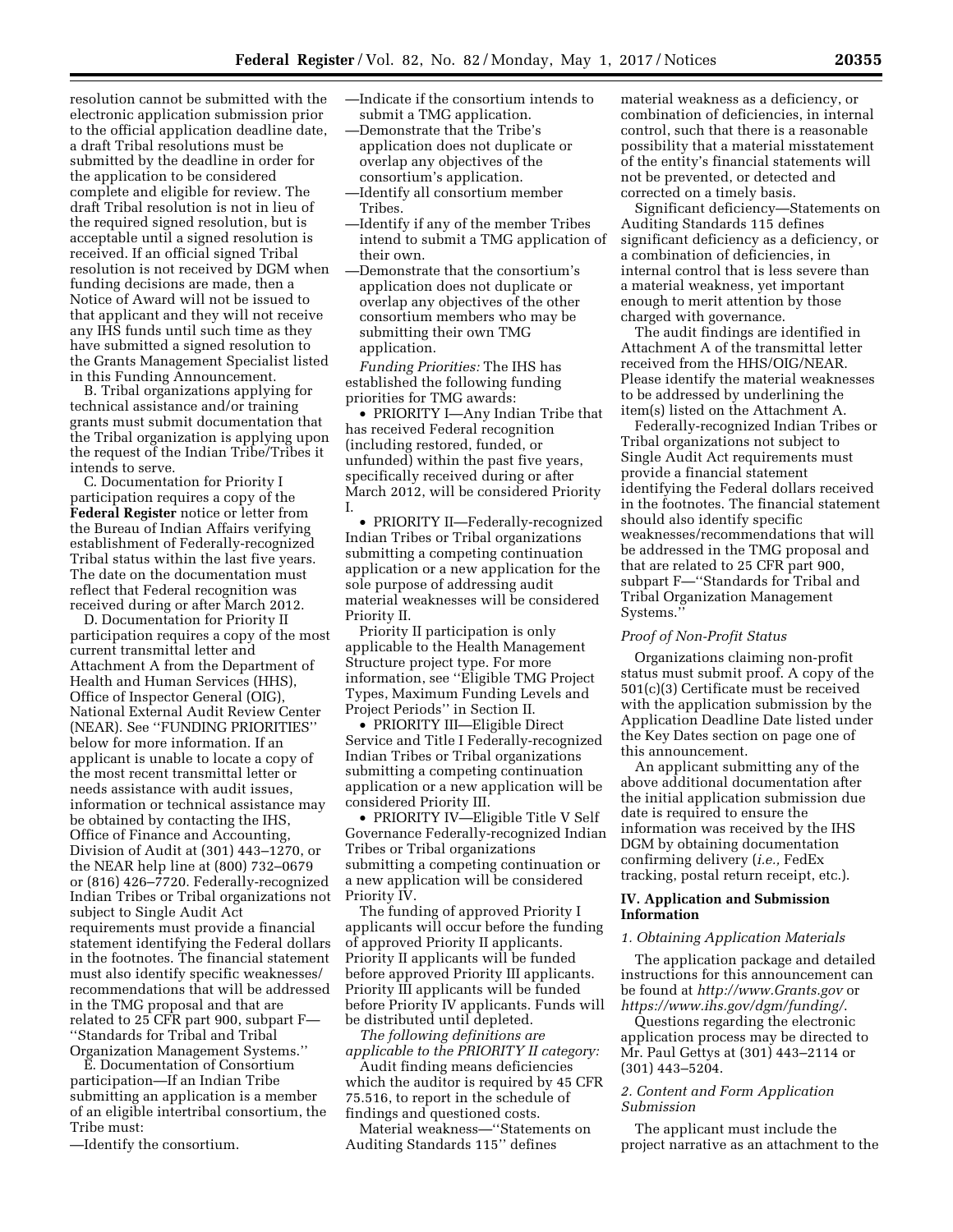application package. Mandatory documents for all applicants include:

• Table of contents.

• Abstract (one page) summarizing the project.

• Application forms:

 $\circ$  SF–424, Application for Federal Assistance.

Æ SF–424A, Budget Information— Non-Construction Programs.

Æ SF–424B, Assurances—Non-Construction Programs.

• Budget Justification and Narrative (must be single spaced and not exceed five pages).

• Project Narrative (must be single spaced and not exceed 15 pages).

 $\circ$  Background information on the organization. Æ

 Proposed scope of work, objectives, and activities that provide a description of what will be accomplished, including a one-page Timeframe Chart.

• Tribal resolution.

• 501(c)(3) Certificate (if applicable). • Position descriptions for key

personnel.

• Contractor/Consultant resumes or qualifications and scope of work.

• Disclosure of Lobbying Activities (SF–LLL).

• Certification Regarding Lobbying (GG-Lobbying Form).

• Copy of current Negotiated Indirect Cost rate (IDC) agreement (required) in order to receive IDC.

• Organizational Chart (optional).

• Documentation of current Office of Management and Budget (OMB) Financial Audit (if applicable).

 $\circ$  Email confirmation from Federal Audit Clearinghouse (FAC) that audits were submitted; or

 $\circ$  Face sheets from audit reports. These can be found on the FAC Web site: *[https://harvester.census.gov/](https://harvester.census.gov/facdissem/Main.aspx)  [facdissem/Main.aspx](https://harvester.census.gov/facdissem/Main.aspx)*.

# *Public Policy Requirements*

All Federal-wide public policies apply to IHS grants and cooperative agreements with exception of the discrimination policy.

# *Requirements for Project and Budget Narratives*

A. Project Narrative: This narrative should be a separate Word document that is no longer than 15 pages and must: Be single-spaced, be type written, have consecutively numbered pages, use black type not smaller than 12 points, and be printed on one side only of standard size 81⁄2″ x 11″ paper.

Be sure to succinctly answer all questions listed under the evaluation criteria (refer to Section V.1, Evaluation criteria in this announcement) and place all responses and required information

in the correct section (noted below), or they shall not be considered or scored. These narratives will assist the Objective Review Committee (ORC) in becoming familiar with the applicant's activities and accomplishments prior to this possible grant award. If the narrative exceeds the page limit, only the first 15 pages will be reviewed. The 15-page limit for the narrative does not include the work plan, standard forms, Tribal resolutions, table of contents, budget, budget justifications, narratives, and/or other appendix items.

There are three parts to the narrative: Part A—Program Information; Part B— Program Planning and Evaluation; and Part C—Program Report. See below for additional details about what must be included in the narrative.

Part A: Program Information (2 page limitation)

Section 1: Needs

Describe how the T/TO has determined the need to either enhance or develop its management capability to either assume PFSAs or not in the interest of self-determination. Note the progression of previous TMG projects/ awards if applicable.

Part B: Program Planning and Evaluation (11 page limitation)

Section 1: Program Plans Describe fully and clearly the direction the T/TO plans to take with the selected TMG project type in addressing their health management infrastructure including how the T/TO plans to demonstrate improved health and services to the community or communities it serves. Include proposed timelines.

Section 2: Program Evaluation Describe fully and clearly the improvements that will be made by the T/TO that will impact their management capability or prepare them for future improvements to their organization that will allow them to manage their health care system and identify the anticipated or expected benefits for the Tribe.

Part C: Program Report (2 page limitation)

Section 1: Describe major accomplishments over the last 24 months.

Please identify and describe significant program achievements associated with the delivery of quality health services. Provide a comparison of the actual accomplishments to the goals established for the project period, or if applicable, provide justification for the lack of progress.

Section 2: Describe major activities over the last 24 months.

Please identify and summarize recent major health related project activities of the work done during the project period.

B. Budget Narrative (5 page limitation)

This narrative must include a line item budget with a narrative justification for all expenditures identifying reasonable allowable, allocable costs necessary to accomplish the goals and objectives as outlined in the project narrative. Budget should match the scope of work described in the project narrative.

# *3. Submission Dates and Times*

Applications must be submitted electronically through *Grants.gov* by 11:59 p.m. Eastern Daylight Time (EDT) on the Application Deadline Date listed in the Key Dates section on page one of this announcement. Any application received after the application deadline will not be accepted for processing, nor will it be given further consideration for funding. *Grants.gov* will notify the applicant via email if the application is rejected.

If technical challenges arise and assistance is required with the electronic application process, contact *Grants.gov* Customer Support via email to *[support@grants.gov](mailto:support@grants.gov)* or at (800) 518– 4726. Customer Support is available to address questions 24 hours a day, 7 days a week (except on Federal holidays). If problems persist, contact Mr. Gettys (*[Paul.Gettys@ihs.gov](mailto:Paul.Gettys@ihs.gov)*), DGM Grant Systems Coordinator, by telephone at (301) 443–2114 or (301) 443–5204. Please be sure to contact Mr. Gettys at least ten days prior to the application deadline. Please do not contact the DGM until you have received a *Grants.gov*  tracking number. In the event you are not able to obtain a tracking number, call the DGM as soon as possible.

# *4. Intergovernmental Review*

Executive Order 12372 requiring intergovernmental review is not applicable to this program.

### *5. Funding Restrictions*

• Pre-award costs are not allowable.

• The available funds are inclusive of direct and appropriate indirect costs.

• Only one grant will be awarded per applicant.

• IHS will not acknowledge receipt of applications.

• The TMG may not be used to support recurring operational programs or to replace existing public and private resources. Funding received under a recurring Public Law 93–638 contract cannot be totally supplanted or totally replaced. Exception is allowed to charge a portion or percentage of salaries of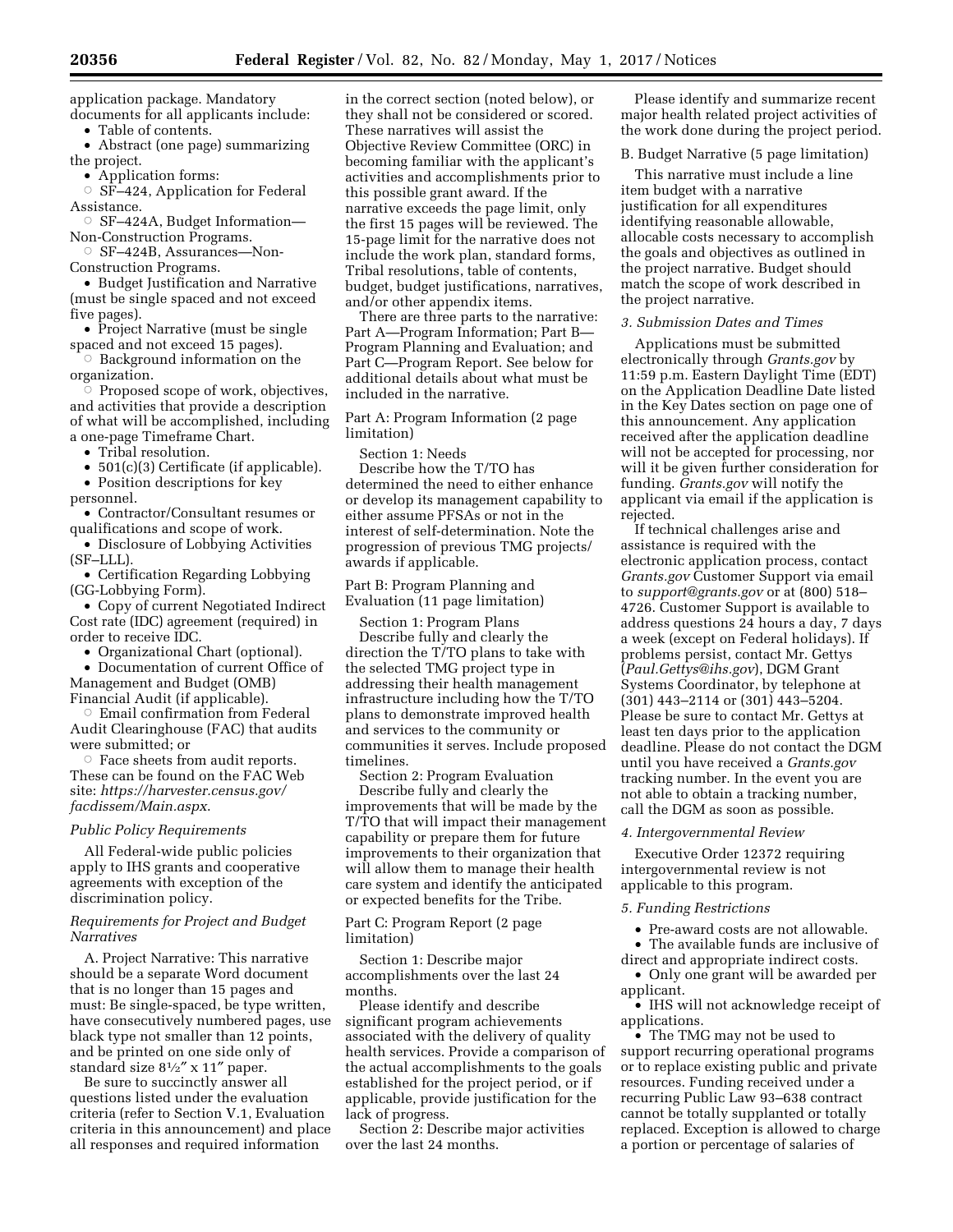existing staff positions involved in implementing the TMG grant, if applicable. However, this percentage of TMG funding must reflect supplementation of funding for the project and not supplantation of existing ISDEAA contract funds. Supplementation is ''adding to a program'' whereas supplantation is ''taking the place of'' funds. An entity cannot use the TMG funds to supplant the ISDEAA contract or recurring funding.

• Ineligible Project Activities—The inclusion of the following projects or activities in an application will render the application ineligible.

 $\circ$  Planning and negotiating activities associated with the intent of a Tribe to enter the IHS Self-Governance Project. A separate grant program is administered by the IHS for this purpose. Prospective applicants interested in this program should contact Ms. Anna Johnson, Policy Analyst, Office of Tribal Self-Governance, Indian Health Service, 5600 Fishers Lane, Mail Stop 08E05, Rockville, MD, 20857, (301) 443–7821, and request information concerning the ''Tribal Self-Governance Program Planning Cooperative Agreement Announcement'' or the ''Negotiation Cooperative Agreement Announcement.''

Æ Projects related to water, sanitation, and waste management.

 $\circ$  Projects that include direct patient care and/or equipment to provide those medical services to be used to establish or augment or continue direct patient clinical care. Medical equipment that is allowable under the Special Diabetes Program for Indians is not allowable under the TMG Program.

 $\circ$  Projects that include recruitment efforts for direct patient care services.

 $\circ$  Projects that include long-term care or provision of any direct services.

 $\circ$  Projects that include tuition, fees, or stipends for certification or training of staff to provide direct services.

 $\circ$  Projects that include pre-planning, design, and planning of construction for facilities, including activities relating to program justification documents. Æ

 Projects that propose more than one project type. Refer to Section II, ''Award Information,'' specifically ''Eligible TMG Project Types, Maximum Funding Levels and Project Periods'' for more information. An example of a proposal with more than one project type that would be considered ineligible may include the creation of a strategic health plan (defined by TMG as a planning project type) and improving third-party billing structures (defined by TMG as a health management structure project type). Multi-year applications that

include in the first year planning, evaluation, or feasibility activities with the remainder of the project years addressing management structure are also deemed ineligible.

 $\circ$  Any Alaska Native Village that is neither a Title I nor a Title V organization and does not have the legal authority to contract services under the ISDEAA as it is affiliated with one of the Alaska health corporations as a consortium member and has all of its IHS funding for the Village administered through an Alaska health corporation, a Title V compactor, is not eligible for consideration under the TMG program.

Moreover, Congress has reenacted its moratorium in Alaska on new contracting under the ISDEAA with Alaska Native Tribes that do not already have contracts or compacts with the IHS under this Act. See the Consolidated Appropriations Act, 2014 (Jan. 17, 2014), Public Law 113–76, 128 Stat. 5, 343–44: SEC. 424. (a) Notwithstanding any other provision of law and until October 1, 2018, the Indian Health Service may not disburse funds for the provision of health care services pursuant to Public Law 93–638 (25 U.S.C. 5301 *et seq.*) to any Alaska Native village or Alaska Native village corporation that is located within the area served by an Alaska Native regional health entity.

Consequently, Alaska Native Villages will not have any opportunity to enter into an ISDEAA contract with the IHS until this law lapses on October 1, 2018.

• Other Limitations—A current TMG recipient cannot be awarded a new, renewal, or competing continuation grant for any of the following reasons:

 $\circ$  The grantee will be administering two TMGs at the same time or have overlapping project/budget periods;  $\circ$  The current project is not

progressing in a satisfactory manner;<br>  $\circ$  The current project is not in The current project is not in

compliance with program and financial reporting requirements; or

The applicant has an outstanding delinquent Federal debt. No award shall be made until either:

■ The delinquent account is paid in full; or

A negotiated repayment schedule is established and at least one payment is received.

#### *6. Electronic Submission Requirements*

All applications must be submitted electronically. Please use the *[http://](http://www.Grants.gov) [www.Grants.gov](http://www.Grants.gov)* Web site to submit an application electronically and select the ''Find Grant Opportunities'' link on the homepage. Follow the instructions for submitting an application under the

Package tab. Electronic copies of the application may not be submitted as attachments to email messages addressed to IHS employees or offices.

If the applicant needs to submit a paper application instead of submitting electronically through *Grants.gov*, a waiver must be requested. Prior approval must be requested and obtained from Mr. Robert Tarwater, Director, DGM, (see Section IV.6 below for additional information). A written waiver request must be sent to *[GrantsPolicy@ihs.gov](mailto:GrantsPolicy@ihs.gov)* with a copy to *[Robert.Tarwater@ihs.gov.](mailto:Robert.Tarwater@ihs.gov)* The waiver must (1) be documented in writing (emails are acceptable), before submitting a paper application, and (2) include clear justification for the need to deviate from the required electronic grants submission process.

Once the waiver request has been approved, the applicant will receive a confirmation of approval email containing submission instructions and the mailing address to submit the application. A copy of the written approval must be submitted along with the hardcopy of the application that is mailed to DGM. Paper applications that are submitted without a copy of the signed waiver from the Director of the DGM will not be reviewed or considered for funding. The applicant will be notified via email of this decision by the Grants Management Officer of the DGM. Paper applications must be received by the DGM no later than 5:00 p.m., EDT, on the Application Deadline Date listed in the Key Dates section on page one of this announcement. Late applications will not be accepted for processing or considered for funding. Applicants that do not adhere to the timelines for System for Award Management (SAM) and/or *<http://www.Grants.gov>* registration or that fail to request timely assistance with technical issues will not be considered for a waiver to submit a paper application.

Please be aware of the following:

• Please search for the application package in *<http://www.Grants.gov>* by entering the CFDA number or the Funding Opportunity Number. Both numbers are located in the header of this announcement.

• If you experience technical challenges while submitting your application electronically, please contact *Grants.gov* Support directly at: *[support@grants.gov](mailto:support@grants.gov)* or (800) 518–4726. Customer Support is available to address questions 24 hours a day, 7 days a week (except on Federal holidays).

• Upon contacting *Grants.gov*, obtain a tracking number as proof of contact. The tracking number is helpful if there are technical issues that cannot be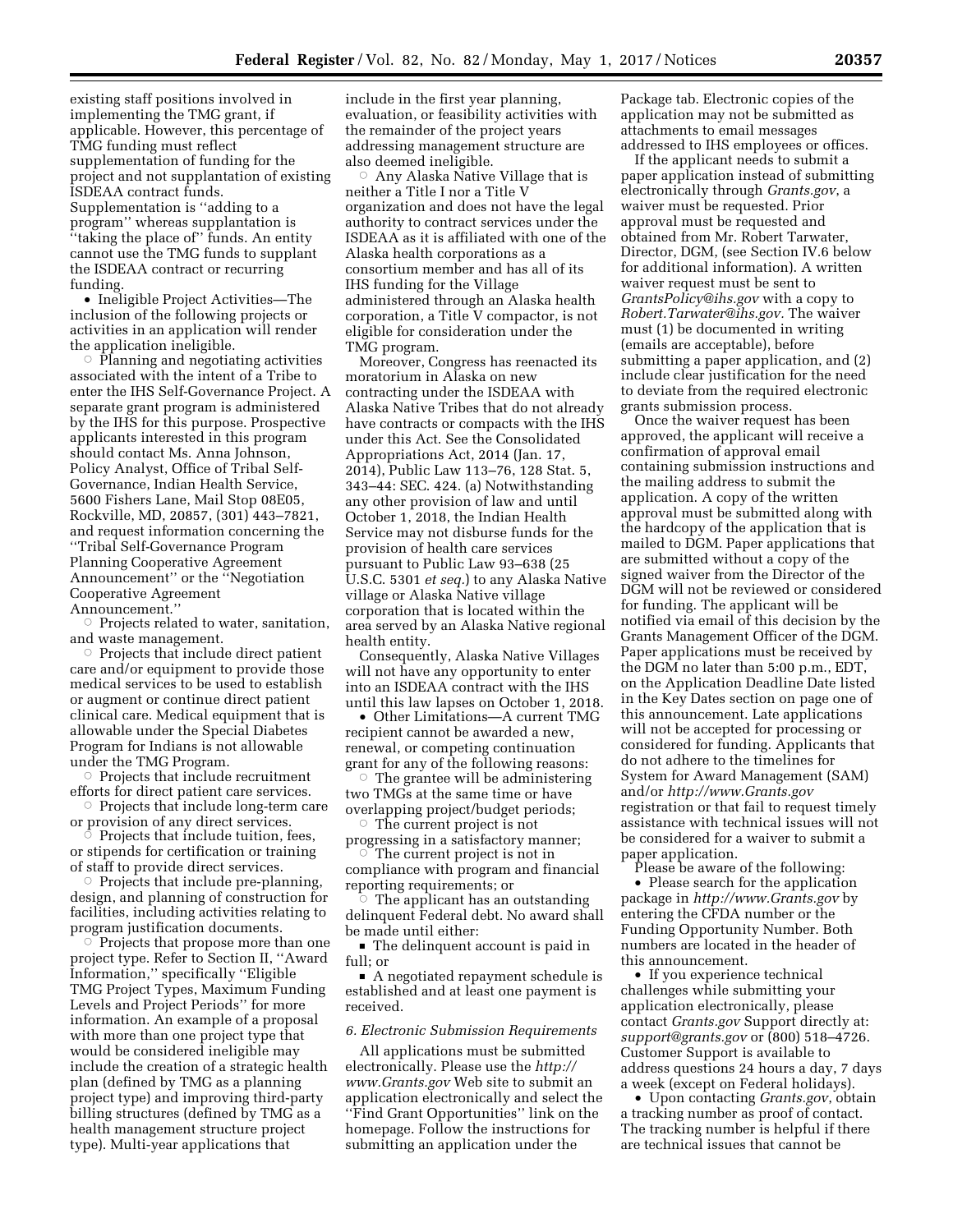resolved and a waiver from the agency must be obtained.

• Applicants are strongly encouraged not to wait until the deadline date to begin the application process through *Grants.gov* as the registration process for SAM and *Grants.gov* could take up to fifteen working days.

• Please use the optional attachment feature in *Grants.gov* to attach additional documentation that may be requested by the DGM.

• All applicants must comply with any page limitation requirements described in this funding announcement.

• After electronically submitting the application, the applicant will receive an automatic acknowledgment from *Grants.gov* that contains a *Grants.gov*  tracking number. The DGM will download the application from *Grants.gov* and provide necessary copies to the appropriate agency officials. Neither the DGM nor the Office of Direct Service and Contracting Tribes (ODSCT) will notify the applicant that the application has been received.

• Email applications will not be accepted under this announcement.

Dun and Bradstreet (D&B) Data Universal Numbering System (DUNS)

All IHS applicants and grantee organizations are required to obtain a DUNS number and maintain an active registration in the SAM database. The DUNS number is a unique 9-digit identification number provided by D&B which uniquely identifies each entity. The DUNS number is site specific; therefore, each distinct performance site may be assigned a DUNS number. Obtaining a DUNS number is easy, and there is no charge. To obtain a DUNS number, you may access it through *[http://fedgov.dnb.com/webform,](http://fedgov.dnb.com/webform)* or to expedite the process, call (866) 705– 5711.

All HHS recipients are required by the Federal Funding Accountability and Transparency Act of 2006, as amended (''Transparency Act''), to report information on sub-awards. Accordingly, all IHS grantees must notify potential first-tier sub-recipients that no entity may receive a first-tier sub-award unless the entity has provided its DUNS number to the prime grantee organization. This requirement ensures the use of a universal identifier to enhance the quality of information available to the public pursuant to the Transparency Act.

System for Award Management (SAM)

Organizations that were not registered with Central Contractor Registration and have not registered with SAM will need

to obtain a DUNS number first and then access the SAM online registration through the SAM home page at *[https://](https://www.sam.gov) [www.sam.gov](https://www.sam.gov)* (U.S. organizations will also need to provide an Employer Identification Number from the Internal Revenue Service that may take an additional 2–5 weeks to become active). Completing and submitting the registration takes approximately one hour to complete and SAM registration will take 3–5 business days to process. Registration with the SAM is free of charge. Applicants may register online at *[https://www.sam.gov.](https://www.sam.gov)* 

Additional information on implementing the Transparency Act, including the specific requirements for DUNS and SAM, can be found on the IHS Grants Management, Grants Policy Web site: *[https://www.ihs.gov/dgm/](https://www.ihs.gov/dgm/policytopics/)  [policytopics/.](https://www.ihs.gov/dgm/policytopics/)* 

# **V. Application Review Information**

The instructions for preparing the application narrative also constitute the evaluation criteria for reviewing and scoring the application. Weights assigned to each section are noted in parentheses. The 15-page narrative should include only the first year of activities; information for multi-year projects should be included as an appendix. See ''Multi-Year Project Requirements'' at the end of this section for more information. The narrative section should be written in a manner that is clear to outside reviewers unfamiliar with prior related activities of the applicant. It should be well organized, succinct, and contain all information necessary for reviewers to understand the project fully. Points will be assigned to each evaluation criteria adding up to a total of 100 points. A minimum score of 60 points is required for funding. Points are assigned as follows:

### *1. Criteria*

A. Introduction and Need for Assistance (20 points)

(1) Describe the T/TO's current health operation. Include what programs and services are currently provided (*i.e.,*  Federally-funded, State-funded, etc.), information regarding technologies currently used (*i.e.,* hardware, software, services, etc.), and identify the source(s) of technical support for those technologies (*i.e.,* Tribal staff, area office, vendor, etc.). Include information regarding whether the T/TO has a health department and/or health board and how long it has been operating.

(2) Describe the population to be served by the proposed project. Include the number of eligible IHS beneficiaries who currently use the services.

(3) Describe the geographic location of the proposed project including any geographic barriers to the health care users in the area to be served.

(4) Identify all TMGs received since FY 2012, dates of funding and a summary of project accomplishments. State how previous TMG funds facilitated the progression of health development relative to the current proposed project. (Copies of reports will not be accepted.)

(5) Identify the eligible project type and priority group of the applicant.

(6) Explain the need/reason for the proposed project by identifying specific gaps or weaknesses in services or infrastructure that will be addressed by the proposed project. Explain how these gaps/weaknesses have been assessed.

(7) If the proposed project includes information technology (*i.e.,* hardware, software, etc.), provide further information regarding measures taken or to be taken that ensure the proposed project will not create other gaps in services or infrastructure (*i.e.,*  negatively affect or impact IHS interface capability, Government Performance and Results Act reporting requirements, contract reporting requirements, Information Technology (IT) compatibility, etc.) if applicable.

(8) Describe the effect of the proposed project on current programs (*i.e.,*  Federally-funded, State-funded, etc.) and, if applicable, on current equipment (*i.e.,* hardware, software, services, etc.). Include the effect of the proposed project on planned/anticipated programs and/or equipment.

(9) Address how the proposed project relates to the purpose of the TMG Program by addressing the appropriate description that follows:

• Identify if the T/TO is an IHS Title I contractor. Address if the selfdetermination contract is a master contract of several programs or if individual contracts are used for each program. Include information regarding whether or not the Tribe participates in a consortium contract (*i.e.,* more than one Tribe participating in a contract). Address what programs are currently provided through those contracts and how the proposed project will enhance the organization's capacity to manage the contracts currently in place.

• Identify if the T/TO is not a Title I organization. Address how the proposed project will enhance the organization's management capabilities, what programs and services the organization is currently seeking to contract and an anticipated date for contract.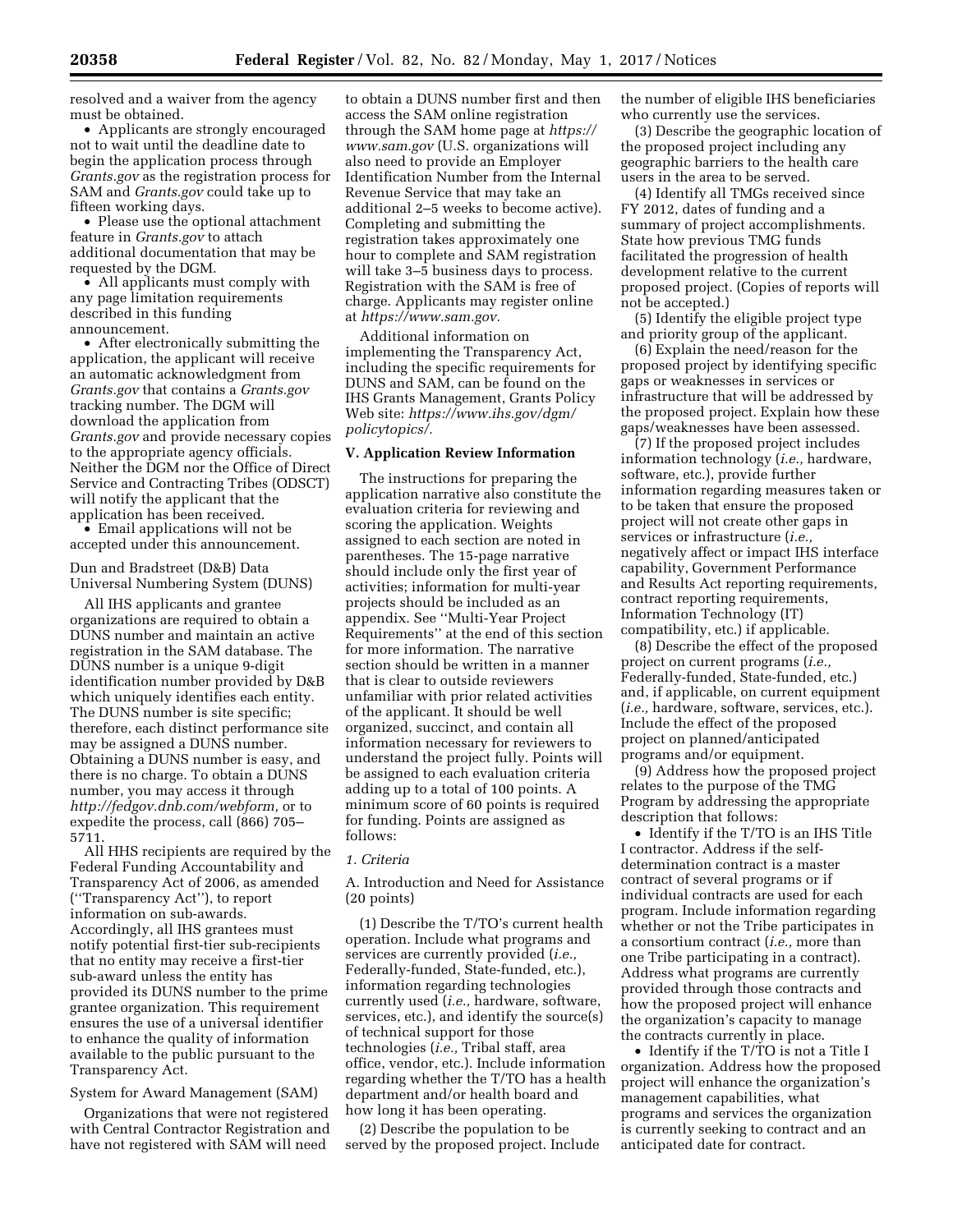• Identify if the T/TO is an IHS Title V compactor. Address when the T/TO entered into the compact and how the proposed project will further enhance the organization's management capabilities.

B. Project Objective(s), Work Plan and Approach (40 points)

(1) Identify the proposed project objective(s) addressing the following:

• Objectives must be measureable and (if applicable) quantifiable.

• Objectives must be results oriented.

• Objectives must be time-limited.

Example: By installing new thirdparty billing software, the Tribe will increase the number of bills processed by 15 percent at the end of 12 months.

(2) Address how the proposed project will result in change or improvement in program operations or processes for each proposed project objective. Also address what tangible products are expected from the project (*i.e.,* policies and procedures manual, health plan, etc.).

(3) Address the extent to which the proposed project will build local capacity to provide, improve, or expand services that address the need(s) of the target population.

(4) Submit a work plan in the Appendix which includes the following information:

• Provide the action steps on a timeline for accomplishing the proposed project objective(s).

• Identify who will perform the action steps.

• Identify who will supervise the action steps taken.

• Identify what tangible products will be produced during and at the end of the proposed project.

• Identify who will accept and/or approve work products during the duration of the proposed project and at the end of the proposed project.

• Include any training that will take place during the proposed project and who will be providing and attending the training.

• Include evaluation activities planned in the work plans.

(5) If consultants or contractors will be used during the proposed project, please include the following information in their scope of work (or note if consultants/contractors will not be used):

• Educational requirements.

• Desired qualifications and work experience.

• Expected work products to be delivered on a timeline.

If a potential consultant/contractor has already been identified, please include a resume in the Appendix.

(6) Describe what updates (*i.e.,*  revision of policies/procedures, upgrades, technical support, etc.) will be required for the continued success of the proposed project. Include when these updates are anticipated and where funds will come from to conduct the update and/or maintenance.

### C. Program Evaluation (20 points)

Each proposed objective requires an evaluation component to assess its progression and ensure its completion. Also, include the evaluation activities in the work plan.

Describe the proposed plan to evaluate both outcomes and processes. Outcome evaluation relates to the results identified in the objectives, and process evaluation relates to the work plan and activities of the project.

(1) For outcome evaluation, describe: • What will the criteria be for

determining success of each objective? • What data will be collected to

determine whether the objective was met?

• At what intervals will data be collected?

• Who will collect the data and their qualifications?

• How will the data be analyzed?

• How will the results be used?

(2) For process evaluation, describe:

• How will the project be monitored and assessed for potential problems and needed quality improvements?

• Who will be responsible for monitoring and managing project improvements based on results of ongoing process improvements and their qualifications?

• How will ongoing monitoring be used to improve the project?

• Describe any products, such as manuals or policies, that might be developed and how they might lend themselves to replication by others.

• How will the organization document what is learned throughout the project period?

(3) Describe any evaluation efforts planned after the grant period has ended.

(4) Describe the ultimate benefit to the Tribe that is expected to result from this project. An example of this might be the ability of the Tribe to expand preventive health services because of increased billing and third party payments.

D. Organizational Capabilities, Key Personnel and Qualifications (15 points)

This section outlines the broader capacity of the organization to complete the project outlined in the work plan. It includes the identification of personnel responsible for completing tasks and the chain of responsibility for successful

completion of the projects outlined in the work plan.

(1) Describe the organizational structure of the T/TO beyond health care activities, if applicable.

(2) Provide information regarding plans to obtain management systems if the T/TO does not have an established management system currently in place that complies with 25 CFR part 900, subpart F, ''Standards for Tribal or Tribal Organization Management Systems.'' State if management systems are already in place and how long the systems have been in place.

(3) Describe the ability of the organization to manage the proposed project. Include information regarding similarly sized projects in scope and financial assistance as well as other grants and projects successfully completed.

(4) Describe what equipment (*i.e.,* fax machine, phone, computer, etc.) and facility space (*i.e.,* office space) will be available for use during the proposed project. Include information about any equipment not currently available that will be purchased through the grant.

(5) List key personnel who will work on the project. Include all titles of key personnel in the work plan. In the Appendix, include position descriptions and resumes for all key personnel. Position descriptions should clearly describe each position and duties, indicating desired qualifications and experience requirements related to the proposed project. Resumes must indicate that the proposed staff member is qualified to carry out the proposed project activities. If a position is to be filled, indicate that information on the proposed position description.

(6) Address how the T/TO will sustain the position(s) after the grant expires if the project requires additional personnel (*i.e.,* IT support, etc.). State if there is no need for additional personnel.

(7) If the personnel are to be only partially funded by this grant, indicate the percentage of time to be allocated to the project and identify the resources used to fund the remainder of the individual's salary.

E. Categorical Budget and Budget Justification (5 points)

(1) Provide a categorical budget for each of the 12-month budget periods requested.

(2) If indirect costs are claimed, indicate and apply the current negotiated rate to the budget. Include a copy of the rate agreement in the Appendix.

(3) Provide a narrative justification explaining why each categorical budget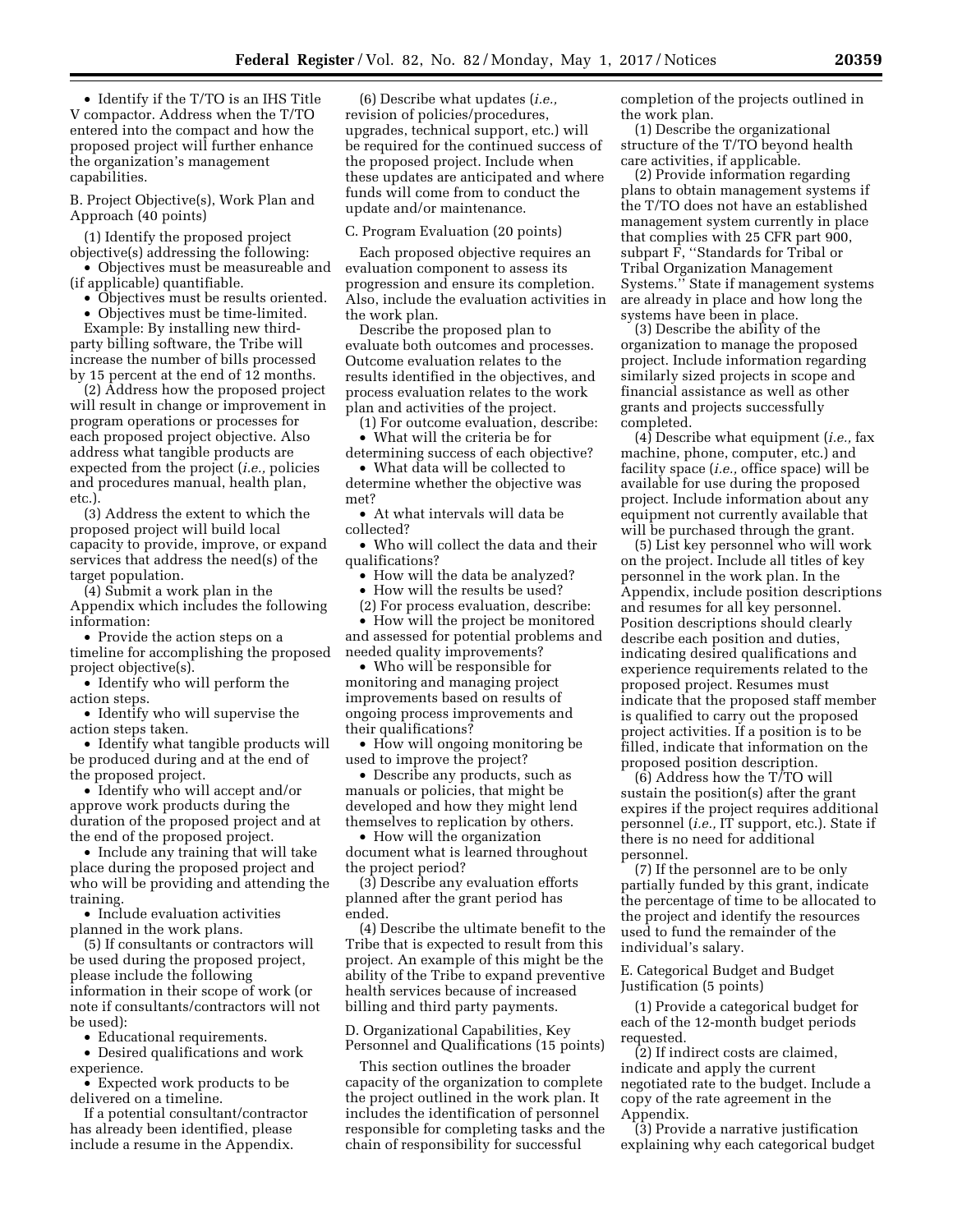line item is necessary and relevant to the proposed project. Include sufficient cost and other details to facilitate the determination of cost allowability (*i.e.,*  equipment specifications, etc.).

### Multi-Year Project Requirements

For projects requiring a second and/ or third year, include only Year 2 and/ or Year 3 narrative sections (objectives, evaluation components and work plan) that differ from those in Year 1. For every project year, include a full budget justification and a detailed, itemized categorical budget showing calculation methodologies for each item. The same weights and criteria which are used to evaluate a one-year project or the first year of a multi-year project will be applied when evaluating the second and third years of a multi-year application. A weak second and/or third year submission could negatively impact the overall score of an application and result in elimination of the proposed second and/or third years with a recommendation for only a one-year award.

Additional Documents Can Be Uploaded as Appendix Items in *Grants.gov* 

- Work plan, logic model and/or time line for proposed objectives.
- Position descriptions for key staff.
- Resumes of key staff that reflect current duties.

• Consultant or contractor proposed scope of work and letter of commitment (if applicable).

- Current Indirect Cost Agreement.
- Organizational chart.

• Additional documents to support narrative (*i.e.,* data tables, key news articles, etc.).

### *2. Review and Selection*

Each application will be prescreened by the DGM staff for eligibility and completeness as outlined in the funding announcement. Applications that meet the eligibility criteria shall be reviewed for merit by the ORC based on evaluation criteria in this funding announcement. The ORC could be composed of both Tribal and Federal reviewers appointed by the IHS program to review and make recommendations on these applications. The technical review process ensures selection of quality projects in a national competition for limited funding. Incomplete applications and applications that are non-responsive to the eligibility criteria will not be referred to the ORC. The applicant will be notified via email of this decision by the Grants Management Officer of the DGM. Applicants will be notified by

DGM, via email, to outline minor missing components (*i.e.,* budget narratives, audit documentation, key contact form) needed for an otherwise complete application. All missing documents must be sent to DGM on or before the due date listed in the email of notification of missing documents required.

To obtain a minimum score for funding by the ORC, applicants must address all program requirements and provide all required documentation.

## **VI. Award Administration Information**

### *1. Award Notices*

The Notice of Award (NoA) is a legally binding document signed by the Grants Management Officer and serves as the official notification of the grant award. The NoA will be initiated by the DGM in our grant system, GrantSolutions (*[https://](https://www.grantsolutions.gov) [www.grantsolutions.gov](https://www.grantsolutions.gov)*). Each entity that is approved for funding under this announcement will need to request or have a user account in GrantSolutions in order to retrieve their NoA. The NoA is the authorizing document for which funds are dispersed to the approved entities and reflects the amount of Federal funds awarded, the purpose of the grant, the terms and conditions of the award, the effective date of the award, and the budget/project period.

#### Disapproved Applicants

Applicants who received a score less than the recommended funding level for approval (60 points) and were deemed to be disapproved by the ORC, will receive an Executive Summary Statement from the ODSCT within 30 days of the conclusion of the ORC outlining the strengths and weaknesses of their application submitted. The summary statement will be sent to the Authorized Organizational Representative that is identified on the face page (SF–424) of the application. The ODSCT will also provide additional contact information as needed to address questions and concerns as well as provide technical assistance if desired.

## Approved but Unfunded Applicants

Approved but unfunded applicants that met the minimum scoring range and were deemed by the ORC to be ''Approved,'' but were not funded due to lack of funding, will have their applications held by DGM for a period of one year. If additional funding becomes available during the course of FY 2017 the approved but unfunded application may be re-considered by the awarding program office for possible

funding. The applicant will also receive an Executive Summary Statement from the IHS program office within 30 days of the conclusion of the ORC.

**Note:** Any correspondence other than the official NoA signed by an IHS grants management official announcing to the project director that an award has been made to their organization is not an authorization to implement their program on behalf of IHS.

#### *2. Administrative Requirements*

Grants are administered in accordance with the following regulations and policies:

A. The criteria as outlined in this program announcement.

B. Uniform Administrative Regulations for Grants:

• Uniform Administrative

Requirements for HHS Awards, located at 45 CFR part 75.

- C. Grants Policy:
- HHS Grants Policy Statement, Revised 01/07.
- D. Cost Principles:

• Uniform Administrative Requirements for HHS Awards, ''Cost Principles,'' located at 45 CFR part 75, subpart E.

E. Audit Requirements:

• Uniform Administrative Requirements for HHS Awards, ''Audit Requirements,'' located at 45 CFR part 75, subpart F.

## *3. Indirect Costs*

This section applies to all grant recipients that request reimbursement of indirect costs (IDC) in their grant application. In accordance with HHS Grants Policy Statement, Part II–27, IHS requires applicants to obtain a current IDC rate agreement prior to award. The rate agreement must be prepared in accordance with the applicable cost principles and guidance as provided by the cognizant agency or office. A current rate covers the applicable grant activities under the current award's budget period. If the current rate is not on file with the DGM at the time of award, the IDC portion of the budget will be restricted. The restrictions remain in place until the current rate is provided to the DGM.

Generally, IDC rates for IHS grantees are negotiated with the Division of Cost Allocation (DCA) *<https://rates.psc.gov/>*  and the Department of Interior (Interior Business Center) *[https://www.doi.gov/](https://www.doi.gov/ibc/services/finance/indirect-Cost-Services/indian-tribes) [ibc/services/finance/indirect-Cost-](https://www.doi.gov/ibc/services/finance/indirect-Cost-Services/indian-tribes)[Services/indian-tribes.](https://www.doi.gov/ibc/services/finance/indirect-Cost-Services/indian-tribes)* For questions regarding the indirect cost policy, please call the Grants Management Specialist listed under ''Agency Contacts'' or the main DGM office at (301) 443–5204.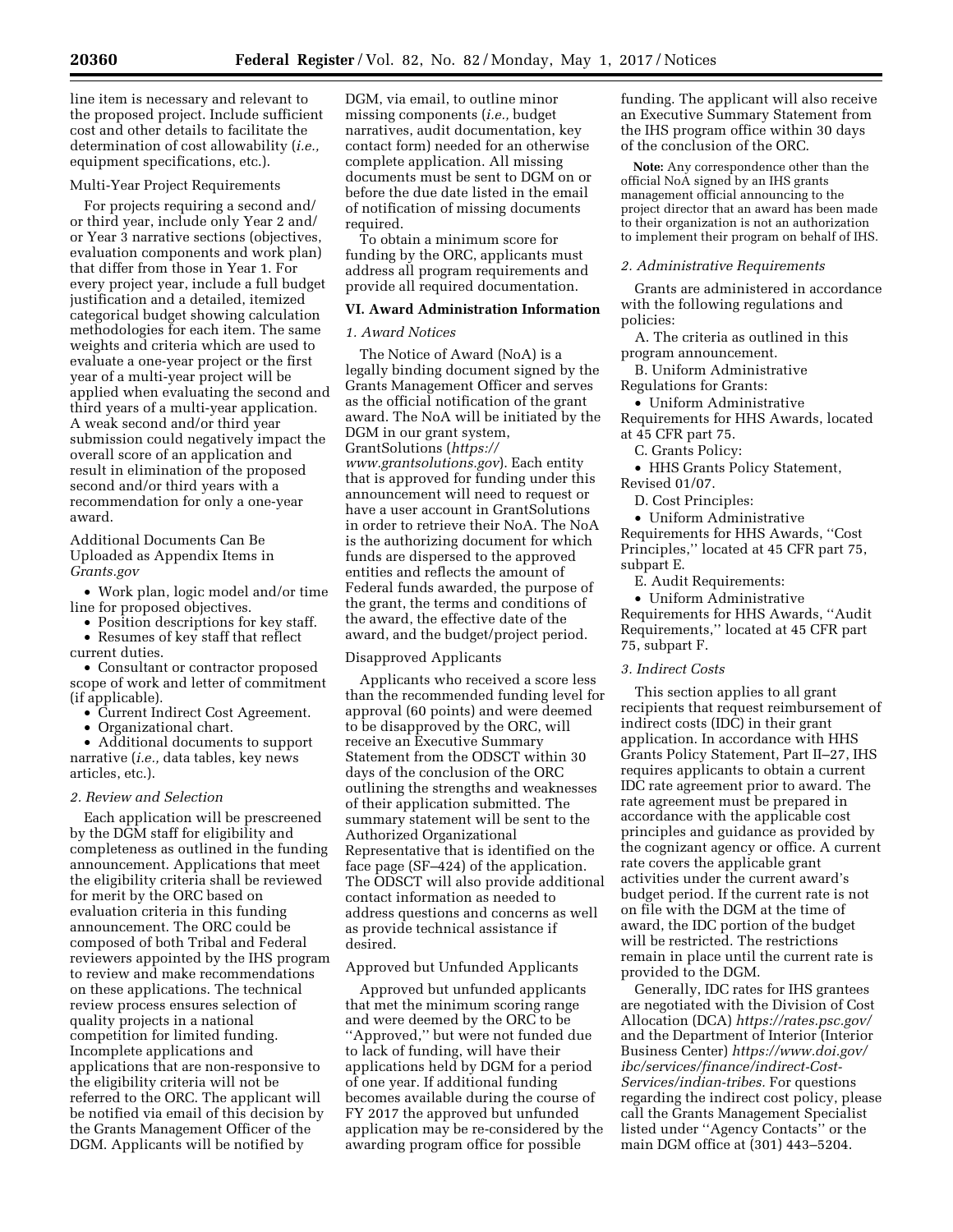# *4. Reporting Requirements*

The grantee must submit required reports consistent with the applicable deadlines. Failure to submit required reports within the time allowed may result in suspension or termination of an active grant, withholding of additional awards for the project, or other enforcement actions such as withholding of payments or converting to the reimbursement method of payment. Continued failure to submit required reports may result in one or both of the following: (1) The imposition of special award provisions; and (2) the non-funding or non-award of other eligible projects or activities. This requirement applies whether the delinquency is attributable to the failure of the grantee organization or the individual responsible for preparation of the reports. Per DGM policy, all reports are required to be submitted electronically by attaching them as a ''Grant Note'' in GrantSolutions. Personnel responsible for submitting reports will be required to obtain a login and password for GrantSolutions. Please see the Agency Contacts list in section VII for the systems contact information.

The reporting requirements for this program are noted below.

## A. Progress Reports

Program progress reports are required semi-annually within 30 days after the budget period ends. These reports must include a brief comparison of actual accomplishments to the goals established for the period, or, if applicable, provide sound justification for the lack of progress, and other pertinent information as required. A final report must be submitted within 90 days of expiration of the budget/project period.

# B. Financial Reports

Federal Financial Report FFR (SF– 425), Cash Transaction Reports are due 30 days after the close of every calendar quarter to the Payment Management Services, HHS at *[https://pms.psc.gov.](https://pms.psc.gov)* It is recommended that the applicant also send a copy of the FFR (SF–425) report to the Grants Management Specialist. Failure to submit timely reports may cause a disruption in timely payments to the organization.

Grantees are responsible and accountable for accurate information being reported on all required reports: The Progress Reports and Federal Financial Report.

C. Federal Sub-award Reporting System (FSRS)

This award may be subject to the Transparency Act sub-award and

executive compensation reporting requirements of 2 CFR part 170.

The Transparency Act requires the OMB to establish a single searchable database, accessible to the public, with information on financial assistance awards made by Federal agencies. The Transparency Act also includes a requirement for recipients of Federal grants to report information about firsttier sub-awards and executive compensation under Federal assistance awards.

IHS has implemented a Term of Award into all IHS Standard Terms and Conditions, NoAs and funding announcements regarding the FSRS reporting requirement. This IHS Term of Award is applicable to all IHS grant and cooperative agreements issued on or after October 1, 2010, with a \$25,000 sub-award obligation dollar threshold met for any specific reporting period. Additionally, all new (discretionary) IHS awards (where the project period is made up of more than one budget period) and where: (1) The project period start date was October 1, 2010 or after and (2) the primary awardee will have a \$25,000 sub-award obligation dollar threshold during any specific reporting period will be required to address the FSRS reporting.

For the full IHS award term implementing this requirement and additional award applicability information, visit the DGM Grants Policy Web site at: *[https://www.ihs.gov/](https://www.ihs.gov/dgm/policytopics/)  [dgm/policytopics/.](https://www.ihs.gov/dgm/policytopics/)* 

D. Compliance With Executive Order 13166 Implementation of Services Accessibility Provisions for All Grant Application Packages and Funding Opportunity Announcements

Recipients of Federal financial assistance (FFA) from HHS must administer their programs in compliance with Federal civil rights law. This means that recipients of HHS funds must ensure equal access to their programs without regard to a person's race, color, national origin, disability, age and, in some circumstances, sex and religion. This includes ensuring your programs are accessible to persons with limited English proficiency. HHS provides guidance to recipients of FFA on meeting their legal obligation to take reasonable steps to provide meaningful access to their programs by persons with limited English proficiency. Please see *http://www.hhs.gov/civil-rights/forindividuals/special-topics/limitedenglish-proficiency/guidance-federal[financial-assistance-recipients-title-VI/.](http://www.hhs.gov/civil-rights/for-individuals/special-topics/limited-english-proficiency/guidance-federal-financial-assistance-recipients-title-VI/)* 

The HHS Office for Civil Rights (OCR) also provides guidance on complying with civil rights laws enforced by HHS.

Please see *[http://www.hhs.gov/civil](http://www.hhs.gov/civil-rights/for-individuals/section-1557/index.html)[rights/for-individuals/section-1557/](http://www.hhs.gov/civil-rights/for-individuals/section-1557/index.html)  [index.html;](http://www.hhs.gov/civil-rights/for-individuals/section-1557/index.html)* and *[http://www.hhs.gov/](http://www.hhs.gov/civil-rights/index.html)  [civil-rights/index.html.](http://www.hhs.gov/civil-rights/index.html)* Recipients of FFA also have specific legal obligations for serving qualified individuals with disabilities. Please see *[http://](http://www.hhs.gov/civil-rights/for-individuals/disability/index.html) [www.hhs.gov/civil-rights/for](http://www.hhs.gov/civil-rights/for-individuals/disability/index.html)[individuals/disability/index.html.](http://www.hhs.gov/civil-rights/for-individuals/disability/index.html)*  Please contact the HHS OCR for more information about obligations and prohibitions under Federal civil rights laws at *[http://www.hhs.gov/ocr/about](http://www.hhs.gov/ocr/about-us/contact-us/headquarters-and-regional-addresses/index.html)[us/contact-us/headquarters-and](http://www.hhs.gov/ocr/about-us/contact-us/headquarters-and-regional-addresses/index.html)[regional-addresses/index.html](http://www.hhs.gov/ocr/about-us/contact-us/headquarters-and-regional-addresses/index.html)* or call 1– 800–368–1019 or TDD 1–800–537–7697. Also note it is an HHS Departmental goal to ensure access to quality, culturally competent care, including long-term services and supports, for vulnerable populations. For further guidance on providing culturally and linguistically appropriate services, recipients should review the National Standards for Culturally and Linguistically Appropriate Services in Health and Health Care at *[http://](http://minorityhealth.hhs.gov/omh/browse.aspx?lvl=2&lvlid=53) [minorityhealth.hhs.gov/omh/](http://minorityhealth.hhs.gov/omh/browse.aspx?lvl=2&lvlid=53) [browse.aspx?lvl=2&lvlid=53.](http://minorityhealth.hhs.gov/omh/browse.aspx?lvl=2&lvlid=53)* 

Pursuant to 45 CFR 80.3(d), an individual shall not be deemed subjected to discrimination by reason of his/her exclusion from benefits limited by federal law to individuals eligible for benefits and services from the IHS.

Recipients will be required to sign the HHS–690 Assurance of Compliance form which can be obtained from the following Web site: *[http://www.hhs.gov/](http://www.hhs.gov/sites/default/files/forms/hhs-690.pdf) [sites/default/files/forms/hhs-690.pdf,](http://www.hhs.gov/sites/default/files/forms/hhs-690.pdf)*  and send it directly to the: U.S. Department of Health and Human Services, Office of Civil Rights, 200 Independence Ave. SW., Washington, DC 20201.

E. Federal Awardee Performance and Integrity Information System (FAPIIS)

The IHS is required to review and consider any information about the applicant that is in the Federal Awardee Performance and Integrity Information System (FAPIIS) before making any award in excess of the simplified acquisition threshold (currently \$150,000) over the period of performance. An applicant may review and comment on any information about itself that a federal awarding agency previously entered. IHS will consider any comments by the applicant, in addition to other information in FAPIIS in making a judgment about the applicant's integrity, business ethics, and record of performance under Federal awards when completing the review of risk posed by applicants as described in 45 CFR 75.205.